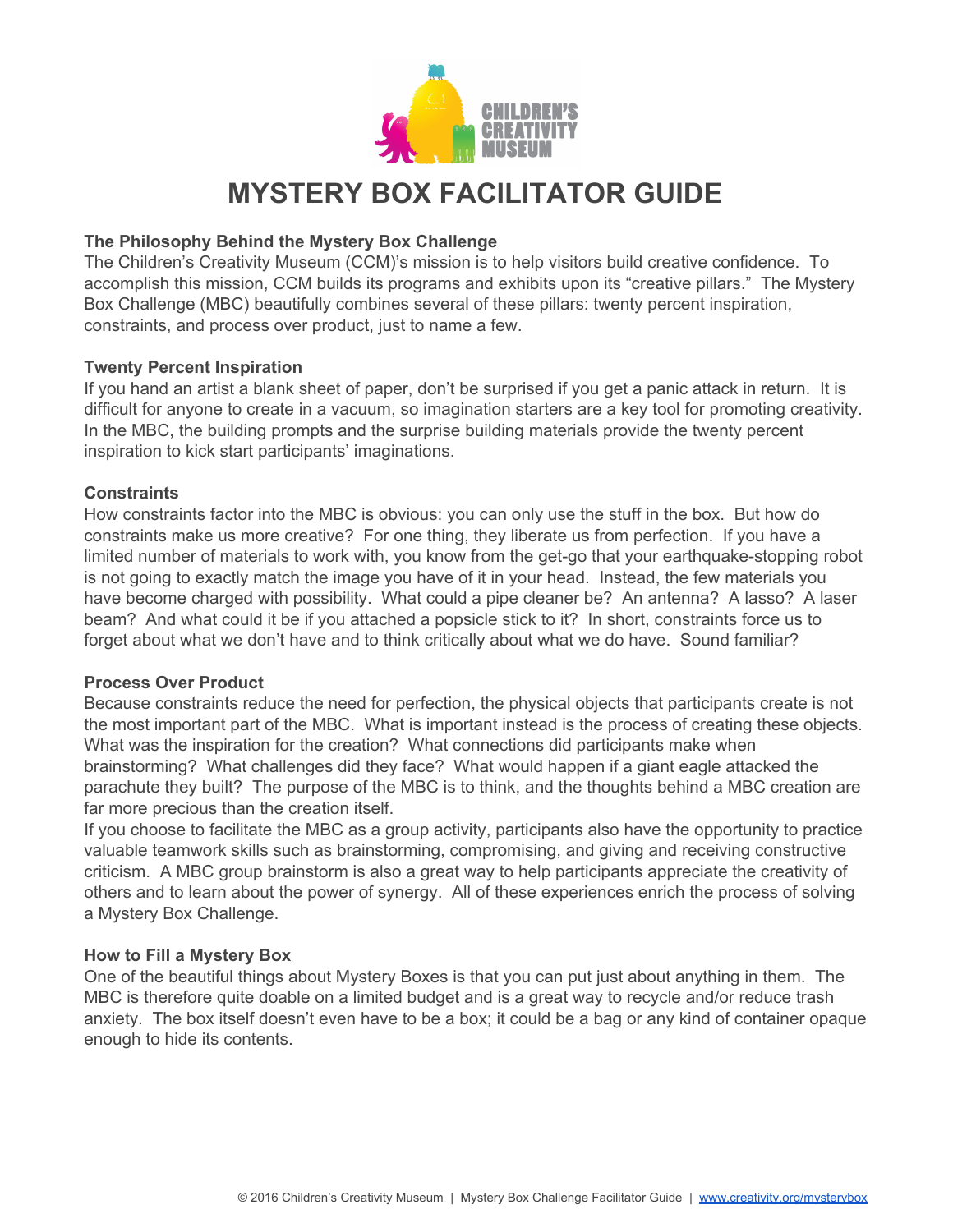## **Here are a few tips to help you create a great Mystery Box:**

- A Mystery Box should contain no more than ten items. (7 to 10 items is ideal.) If a Mystery Box has too much stuff in it, the building challenge becomes less challenging.
- Include scissors and tape. At CCM, we use masking tape because it's easier to peel off than clear tape. The peeling off factor is important if you plan to break down participants' creations and reuse their materials, and it makes it easier for participants to change their design half-way through the project. Tape is also creates much less mess than glue.
- Include one large, sturdy item that participants can use as a body or base.
- Include a variety of items, and avoid putting in more than two of the same item.
- Include a variety of textures: a mix of stiff things, bendable things, and things that participants can cut up.
- Include a variety of colors. You want the contents of the box to be exciting!
- Avoid putting writing or drawing implements in the box. Instead, encourage participants to cut materials to form the letters and shapes they need.
- If you are reusing materials that other participants have already used, make sure that you trim off any cut-up pieces. The contents of your Mystery Box might be trash, but that doesn't mean they have to look like trash. They should be inspiring!

# *Not sure where to start? Below is a list of potential Mystery Box materials. I realize that* you might not have access to all of these items, but I hope this list will spark your imagination.

- Paper
- Cardboard
- Fabric
- Ribbon
- Old CDs
- Packing peanuts
- Styrofoam
- Twist ties
- Corks
- Cardboard tubes
	- Empty tape rolls
	- Bottle caps
	- Pop tops
	- Plastic bottles
	- Puzzle pieces
- Straws
- Coffee stirrers
- Plastic cutlery
- Plastic bottle wrappers
- String
	- Any kind of scrap plastic
		- Popsicle sticks
		- Plastic or paper cups
	- Rubber bands

#### **Building Prompts**

In addition to your Mystery Box materials, you will need to prepare your building prompts in advance. The building prompt should be just as much of a surprise as the building materials, so make sure that participants do not see their prompt ahead of time. We recommend writing several prompts out on cards or slips of paper so that participants can choose a prompt at random. This will make the prompt selection more fun and will also ensure that you have extra prompts on hand in case some participants finish early (or if everyone wants to do a second challenge!).

CCM scaffolds its challenge prompts roughly by age. For participants ages two to three, the prompts ask participants to build a simple object, such as "a star" or "a hat." The prompts for ages four to five ask participants to build an object or simple character, such as "a hat for a crab" or "a best friend for a unicorn." The prompts for ages six to seven are more situational and include challenges such as "a way to collect water in the desert" or "a fly catcher for a frog who has lost his tongue." Participants ages eight and older have the opportunity to pursue our most complicated challenges. Examples include, "You are Big Foot. You have remained hidden from the world for many years, but now people are close to discovering your hiding place. Create something to keep the people away from your secret world." and, "Aliens have come to Earth in search of their two favorite things: cows and candles. If they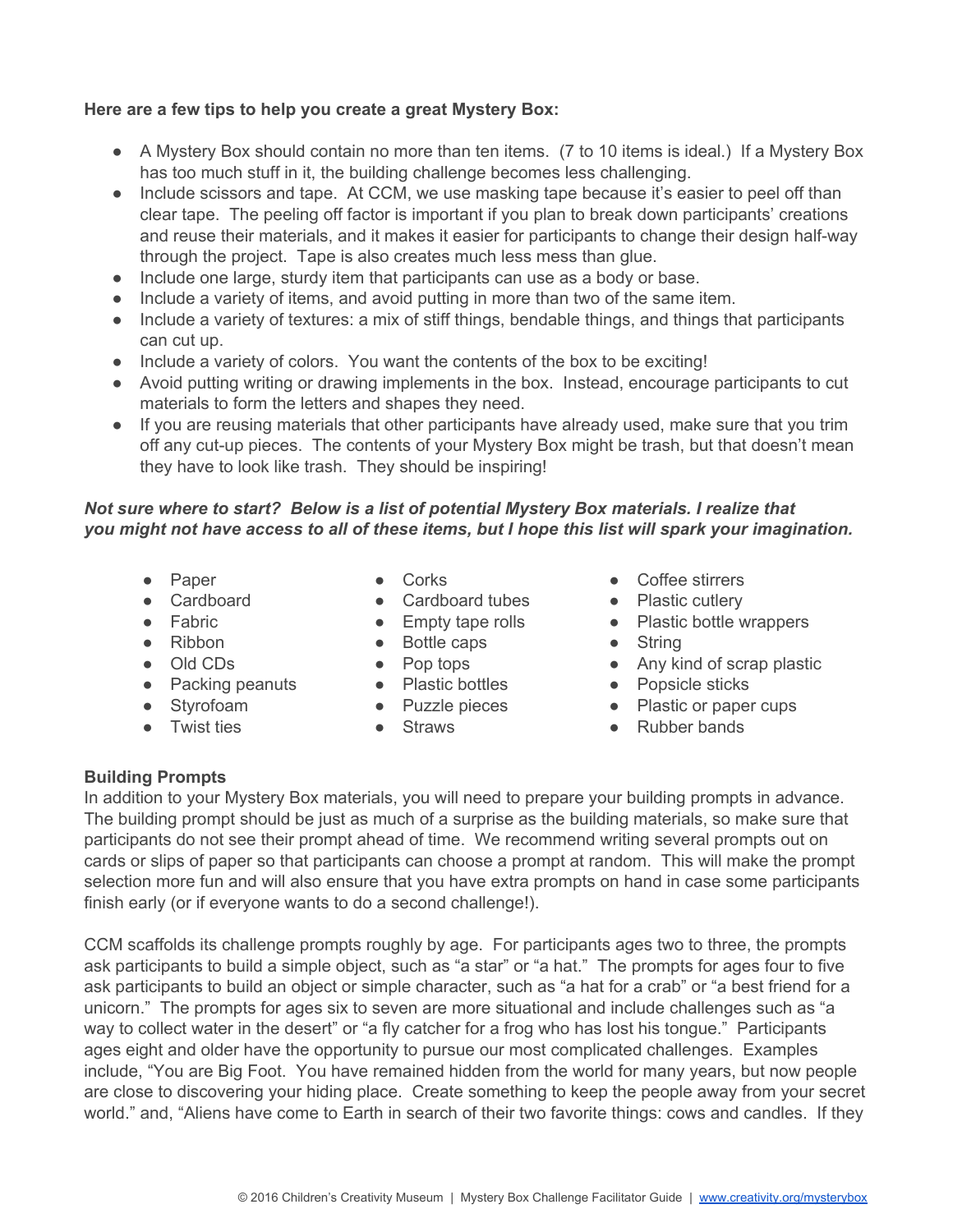don't find these things, they will get VERY angry. Design a way for Earth to keep its cows and candles safe without making the aliens mad."

The following page contains a list of sample building prompts. Feel free to use these or write your own. If you are writing your own, remember to keep the prompts as open-ended as possible. Also remember that the crazier (more abstract), the better! Once participants become MBC masters, add a twist by asking them to write building prompts for each other.

# *Sample Prompts*

*Ages two to three:*

- A butterfly
- A flower
- A fish
- A plant
- A robot

# *Ages four to five:*

- A toy for a dragon
- A snack for a fairy
- A playground for elephants
- A house for a mermaid
- A friend for a robot
- A birthday present for a bear

# *Ages six to seven:*

- A way to safely give medicine to a sneezing volcano
- The sun is feeling too sad to shine today. Invent a way to make it happy so that it will shine.
- A huge tornado is heading straight for your house! Create a way to stop it.
- You are a turtle who wants to be a firefighter, but all the other animals say that you move too slowly to save lives. Design a way to help you move faster.
- A giant eagle has you trapped in its nest. Create a way to escape.
- A way to save the dinosaurs from extinction

#### ]

# *Ages eight and older:*

- Your rocket ship has crash landed on another planet, and you are running out of water. The nearest river is 100 kilometers away. Design a way to make sure that everyone in your crew has enough water to drink.
- It is raining chewing gum and everyone is getting stuck in place. Invent a way to stop the rain and get everyone unstuck.
- A music-eating monster is rampaging through the land. The monster is very big and can hurt people who stand between him and his dinner. Everyone is afraid of the monster, but no one wants to stop listening to music. Create to keep the world's music safe without turning it off forever.
- You wake up and discover that you have shrunk to the size of an ant! Invent a way to climb safely out of your bed and get to school/work on time.
- Your cat has gone crazy and has stolen all of your socks! Design a way to collect your socks without getting scratched by your cat.
- You are a space alien who eats shooting stars for breakfast. Normally, you chase the shooting starts to catch them, but yesterday you broke your leg during an interplanetary soccer tournament. Invent a way to catch stars so that you will not be hungry.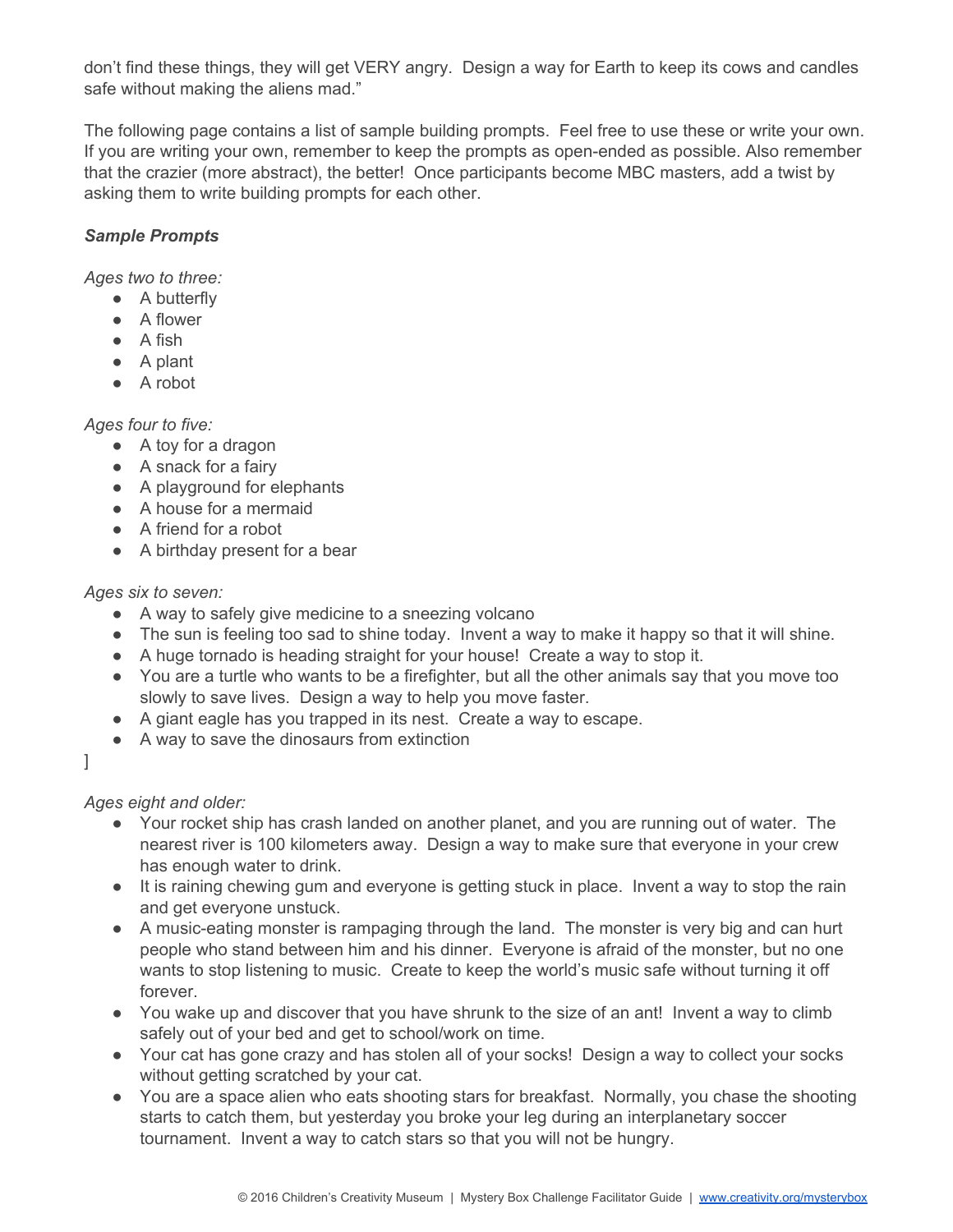## **Your Role as a Facilitator**

The first thing to consider is what type of facilitator you wish to be. Traditionally, the MBC facilitator does not participate in the building challenge but acts a mentor or coach. However, if you plan to use the MBC as a team-building exercise among you and your colleagues, then of course it makes sense for you to take part in the creative process; it just might make things a little trickier logistically. The first part of this chapter discusses the role of a facilitator-coach, and the second part includes some tips on how to be a facilitator-participant.

#### **Facilitator-Coach**

As a facilitator in this capacity, your job is to help the participants' creativity shine. One way that you can kick-start participants' critical thinking skills is by designing the constraints of their challenge, which is a fancy way of saying that you are responsible for preparing the building prompts and the contents of the Mystery Box. You are also responsible for explaining how the challenge works and ensuring that the both the building prompts and the building materials are a surprise for participants. Participants should choose a building prompt first and then receive their Mystery Box. Once participants have opened their boxes, they should not be allowed to exchange their boxes or building prompts for new ones. Remember, part of critical thinking is making connections between seemingly unrelated things, so participants will need to find a way to connect their prompt to the items in their box.

Once participants have their prompts and materials, take a step back and let their ideas flow. In some cases, literal steps back are even better, especially if you are working with youth; removing yourself from the creative space might relieve some of the pressure to get approval from an adult. It might be tempting to join in on the brainstorming and building, but remember that this is the participants' creation (you can work on your own another time).

So once you've sent the participants off with their supplies, your job is to sit and wait for them to show you their creations, right? In theory, yes, but when have theory and practice ever perfectly aligned in your life as an Educator? Most likely, you will need to step in at some point and provide some encouragement or mediate a dispute. The MBC is hard, and it might be overwhelming to someone who has never worked with these sorts of constraints before. It can also be difficult for a die-hard perfectionist to grasp the concept of process over product.

So how can you give participants a nudge of inspiration without nudging them exclusively towards your vision of a psychically-powered teleporter with robotic claw arms and a built-in espresso machine? One strategy is to select one object from the Mystery Box materials and ask what this one object could be. Participants might be so overwhelmed with possibilities that they are not sure where to begin and just need someone to give them a starting point. Another strategy is to talk about shapes. For example, if participants are stuck on their challenge to build a cage for the moon, ask them what shape they think a cage for the moon would be and then ask if they have any materials that are that shape—or any that they can use to create that shape.

If you have a frustrated perfectionist among your participants, try reminding him or her that the creation does not have to be perfect because it is just a prototype. If you are working with youth, it might inspire them to know that prototypes are something that real inventors use to help explain their ideas. You could also have some images of famous prototypes on hand to show that real inventions did not start out looking perfect, either. If all else fails, agree with participants that the Mystery Box Challenge is hard; that's why it's a challenge!

Working in a group can be challenging for participants of any age, so part of your role as a facilitator is to moderate group dynamics. You might need to remind participants about the rules of brainstorming and/or about how to give and receive constructive criticism. If you suspect that your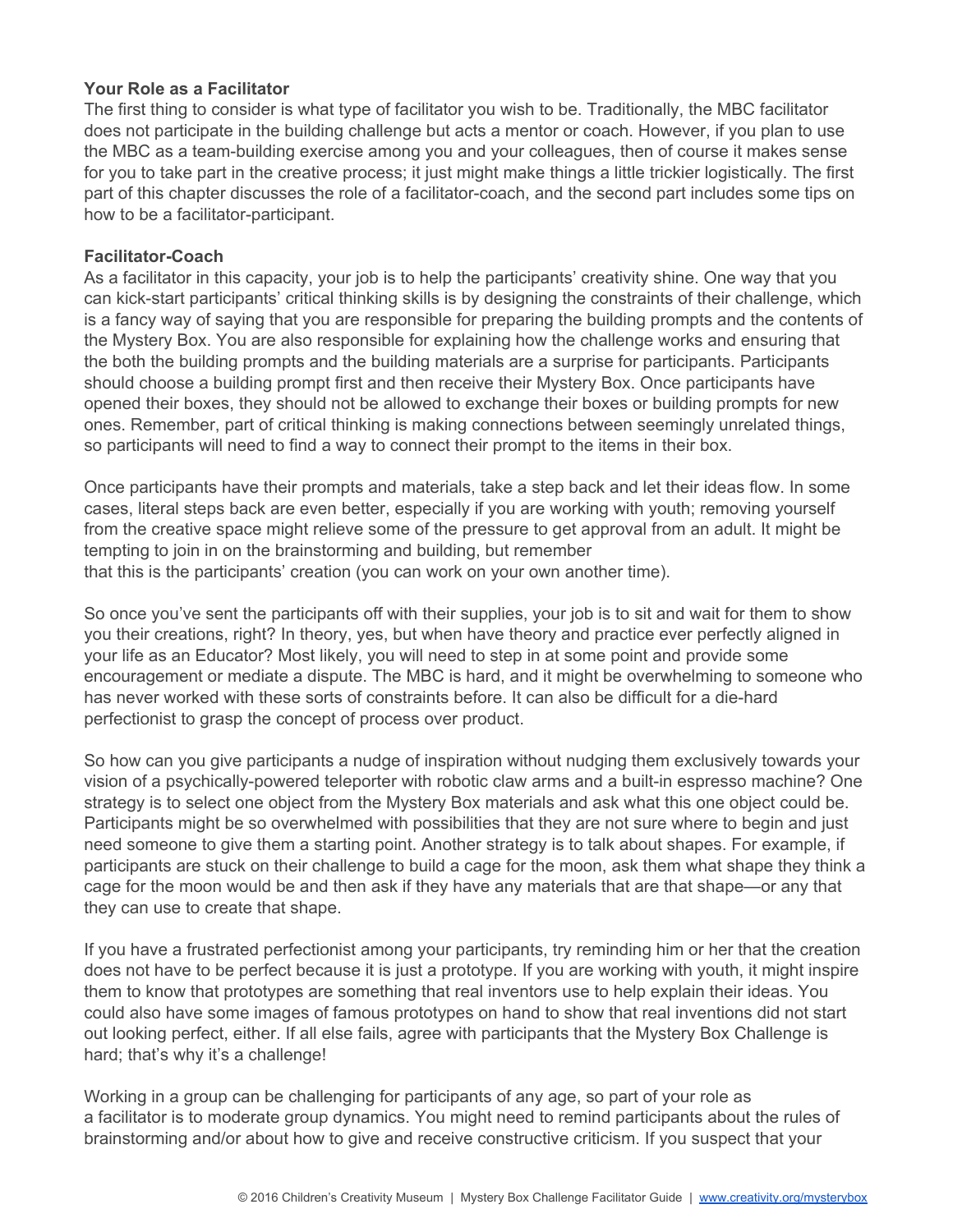participants might not be familiar with the idea of brainstorming, it might be a good idea to introduce this topic before they start their challenge. For more information about brainstorming and constructive criticism, please "Brainstorming and Constructive Criticism."

At some point during the MCB, participants might ask if they can trade materials with other groups. This is a tricky question. My instinct is to deny this request because it goes against the idea of turning constraints into possibilities. However, trading would demonstrate collaboration and creativity; after all, "What if we broke the rules?" is one of the most creative "what ifs" there is. I will leave this decision up to you…but not without offering a few suggestions.

If you wish to discourage participants from trading materials, one option would be to ask a group which material it wants to acquire and why. In other words, what will the group use the new material for? Then ask the group if it could use one of its existing materials instead or manipulate some of its existing materials to simulate the desired material. Another strategy would be to establish rules for trading. For example, maybe every member of each group needs to agree on the trade, or maybe there should be penalties for trading. Maybe for every material a group trades, it has to discard an existing material. Better yet, maybe groups cannot trade but can combine their materials to create one prototype that addresses both building prompts. Another option altogether would be to simply ban trading and come back to the idea of trading in the debrief discussion. After participants have finished building, you could ask them how the experience might have been different if they had been allowed to trade materials. You might be surprised by their answers; they might say that trading would have made the challenge much easier. Ultimately, the trading question hinges on what conditions you think will stretch your participants' minds the most. The MBC should be a challenge because challenges are how we grow.

Throughout your role as a facilitator-coach, you also have the exciting task of asking participants go-beyond questions about their creations. For more information on this topic, please see "Go-Beyond Questions."

#### **Facilitator-Participants**

As a facilitator-participant, you will be interacting with your fellow participants less as a coach and more as a peer, and this role poses an interesting set of challenges. Normally, the facilitator is responsible for preparing the materials for the MBC. Taking on this responsibility might be a little awkward for you if you also plan to help construct a prototype because you would have the advantage of knowing what the building materials and prompts are ahead of time. One way around this problem would be to prepare multiple prompts and boxes and ask your fellow participants to randomly select one of each so that the combination of the two will be a surprise for you. Participants could also divide into teams and create boxes and/or building prompts for each other. Teams would also be a good way to work in go-beyond questions in this facilitator set-up, as the teams could ask these questions of each other rather than answer the questions of a single facilitator.

Facilitating a debrief discussion might also be challenging if you are a facilitatorparticipant because there will be less distance between you and the subject matter. This lack of distance could be a good thing. Maybe you and your co-workers need an opportunity to analyze your collaboration and problem-solving skills. However, if you think this lack of distance could hinder discussion, you could ask participants to break into new groups for this portion of the lesson. The new groups could discuss a list of questions and report the themes of their discussion to the larger group. This method would allow participants to reflect on their experiences in a more anonymous way.

One way to avoid most of these challenges would be to partner with another educator and serve as facilitators at each other's work sites. This method would allow you to experience the MBC as a facilitator and a participant separately, rather than trying to fulfill both roles at the same time.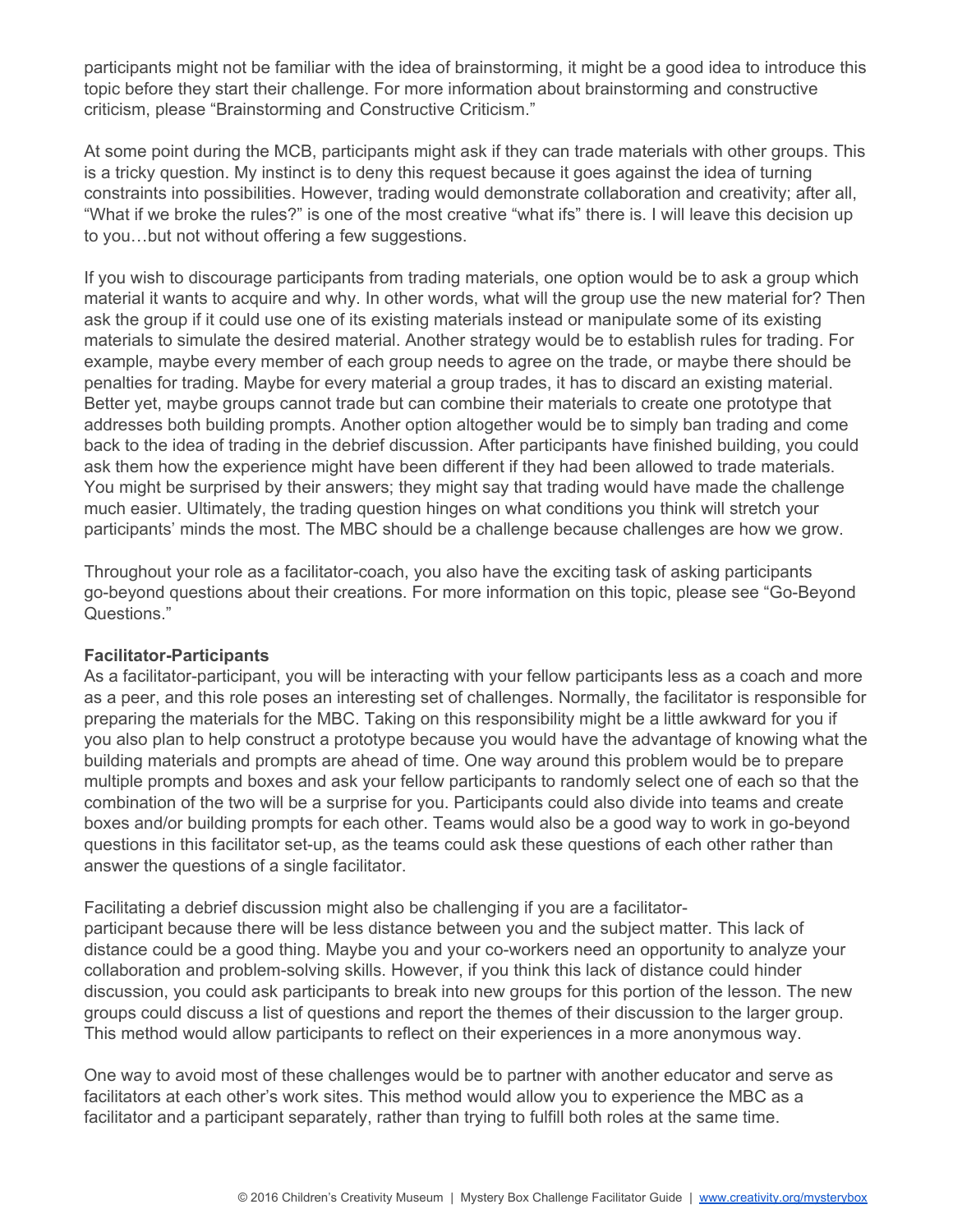As you can see, there are many ways that you can adapt the MBC to meet different needs. Please feel free to use the MBC in whatever way you think would be most appropriate in your context.

# **Go-Beyond Questions**

They've done it! Your participants have created something super nifty out of only a few surprise materials. Their challenge is over. Not so! As a facilitator, your role is to lead participants beyond the construction stage of MBC and into the equally important explanation stage. Remember, the purpose of the MBC is to get participants to think, and asking participants to explain their creations to you and/or to each other keeps them thinking even after they've put down their tape and scissors.

A great way to start the explanation stage is to simply say, "Tell me about your creation" and let participants take things from there. After that, follow up with some openended questions. Avoid yes/no questions and questions that require an either/or response.

# *Not sure what to ask? Here are a few suggestions:*

- Point to part of the creation and say, "Tell me (more) about this part."
- This prompt works well as an icebreaker with shy participants.
- "What if…"

This is a great question to help participants think on their feet. For example, if participants have built an ice cream-powered rocket ship, you could ask what happens when the ice cream starts to melt. If they have built a playground for fish, you could ask what happens when a shark comes.

#### *If participants have created some sort of device, you could ask:*

- How many people can use it at one time?
- How long does it take to accomplish its task?
- What is the power source?

# *If participants have created some sort of character (animal, robot, alien, etc.), you could ask*

- What is its name?
- What does it like to do?
- What does it eat?

Go-beyond questions encourage participants to reflect on what they have created. In some cases, a go-beyond question will prompt participants to add another feature to their creation, such as a battery, a filter, or an emergency shut-off. In other cases, participants' on-the-spot responses will blow you away. The explanation phase is often the most exciting part of the MBC, and it is a chance for you the facilitator to flex your critical thinking skills as well. What questions will you ask — especially when the responses you get take you by surprise?

In addition to promoting critical thinking, go-beyond questions validate participants' work in a way that a simple "good job" cannot. By asking questions about a MBC creation, you show that you are interested in it and recognize that the participants who created it have something exciting to teach you. This facilitator-participant relationship is especially powerful if the participants are youth, as they may not be used to having adults take their ideas so seriously.

Remember that, as a facilitator, you are not the only person who is allowed to ask go-beyond questions; encourage participants to ask each other questions as well. Asking each other questions will help participants develop their critical thinking skills even more and will generate a sense of peer validation that may be even more valuable than validation from a facilitator.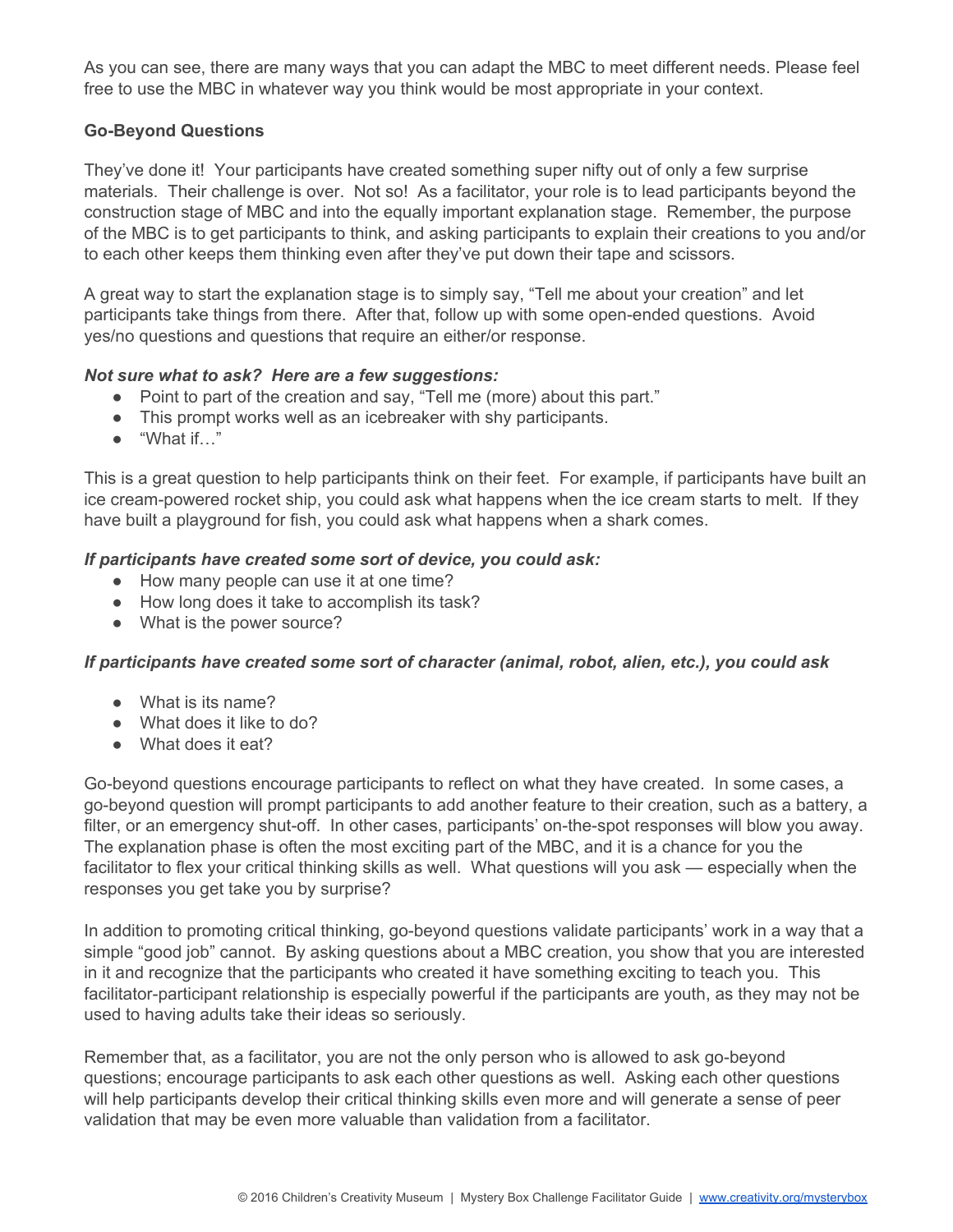#### **Wrap-up Questions**

When everyone has run out of go-beyond questions, it's probably a good idea to have a wrap-up discussion about this Mystery Box thing. Here are some suggested questions to spark conversation:

- What did you like about this activity?
- What was challenging? Why?
- What can we learn from the Mystery Box Challenge?
- How can we apply what we learned (to this cool project that we're working on)?

#### **Brainstorming**

If your participants are not familiar with brainstorming, it might be a good idea to introduce this topic before they start the MBC. CCM teaches that there are four rules for brainstorming:

- Defer judgment
- Go for volume
- Build on the ideas of others
- Encourage wild and crazy ideas

# **The Paperclip Brainstorm**

One activity that CCM uses to teach brainstorming is called the Paperclip Brainstorm. To start, divide participants into groups and give each group a paperclip (or other commonplace object), a piece of paper, and something to write with. Ask each group to brainstorm what the paper clip could be (a fish hook, an earring, a slide for an ant, etc.) Then ask what participants could create if they had a million paper clips. Then ask what they could make with one giant paperclip. Encourage them to fill up all the empty space on their paper and remind them of the rules of brainstorming as needed.

Next, ask participants to vote on their three favorite ideas. A good way to do this is to let each person in the group put a star or a check mark next to his or her three favorite ideas and then count which ideas have the most votes. When participants have finished voting, ask them to combine their top three ideas into one big idea. For example, if their top three ideas are a robot, a necklace, and roller coaster, their big idea could be a robot that makes necklaces and roller coasters — or a robot that is riding a roller coaster while wearing a necklace — or a robot that transforms into a roller coaster and a necklace — or a necklace that has roller coaster and robot charms on it. You get the idea. This activity is a great way to warm up participants' brains and teach them that when we combine our ideas with the ideas of others, we can come up with ideas that we might never have thought of on our own.

#### **Constructive Criticism**

How we speak, listen, and share ideas is so closely connected to culture that you'll have to take the suggestions in this appendix with a grain of salt. However, if you are concerned about how your MBC participants are communicating with each other, I hope the following tips will offer some guidance.

# **Giving Constructive Criticism**

Sharing an idea or work is a risky thing to do. Others might not like or understand your thought or creation. What you have to share might cause conflict or leave you ostracized. When giving constructive criticism, the first step is to acknowledge and respect this risk that the sharer has taken. Remember that the sharer could have chosen to remain silent but instead marched into potential danger. That's a big deal.

Another important thing to remember when giving constructive criticism is that you are not criticizing a person; you are criticizing that person's work or ideas. This concept can be difficult for the person receiving the criticism to grasp because we often put so much of ourselves into our work. And our ideas? How can we separate ourselves from our own thoughts?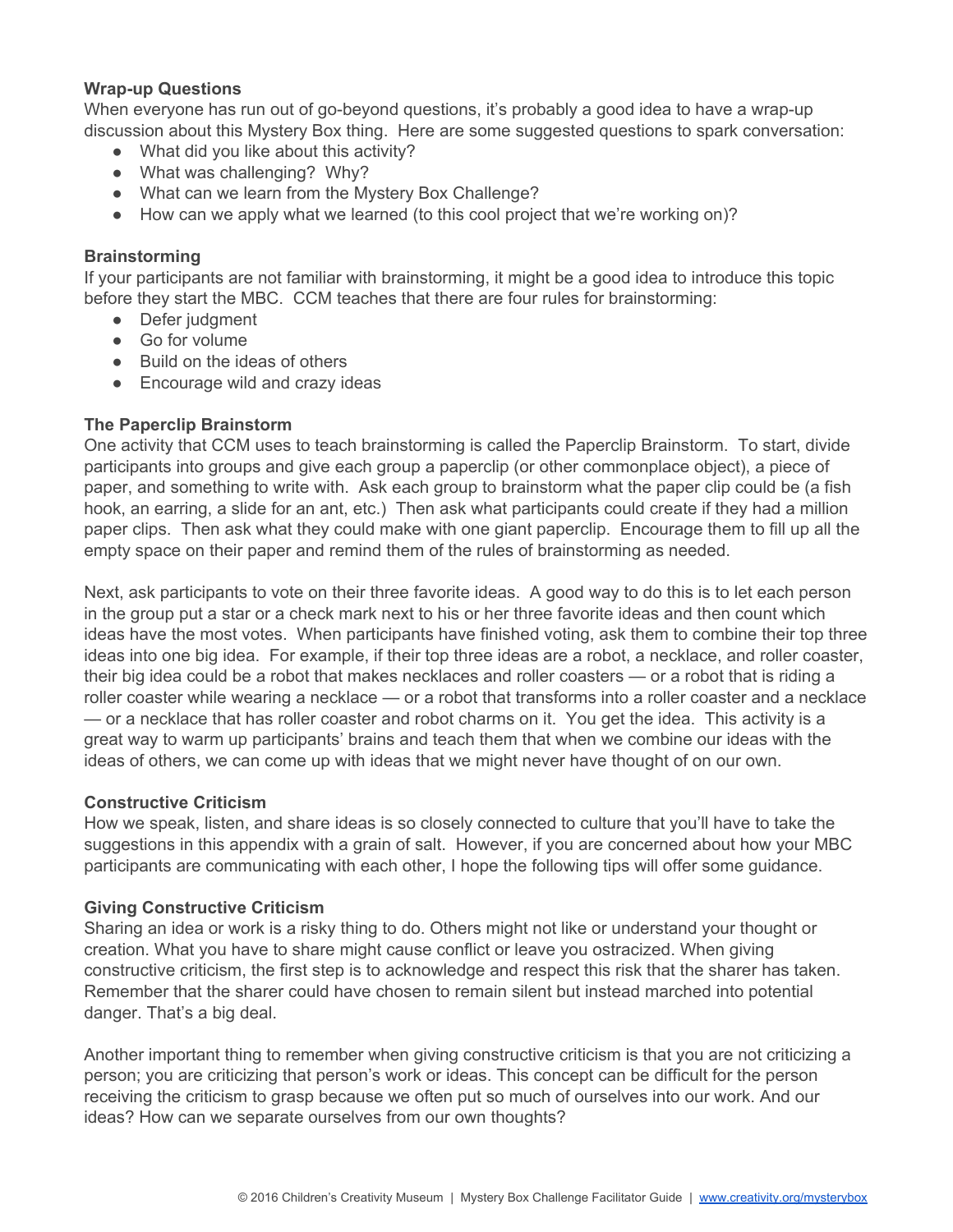One way to make criticism more digestible to the receiver is to structure comments as "I" rather than "you" statements. For example, note the difference between the statements, "I think that this robot gorilla could use more opposable thumbs" and "You didn't put enough thumbs on it." "I" statements remind the receiver that you are only giving your opinion of his or her work and not stating a universal truth. The receiver may not like your opinion (ah, and now the giver is the one at risk), but you will have presented your criticism in a way that opens the door for further reflection and discussion.

Starting on a positive note is another way to make your criticism more digestible. When time allows, try to structure your criticism as a "compliment sandwich": open with a compliment, offer a suggestion, and then close with another compliment. If you think an idea or creation isn't working, try to offer alternative thoughts or strategies. Also always try to articulate why you like or don't like something; remember, simply saying, "I love it!" is not necessarily helpful.

# *The following phrases can help make criticism constructive rather than destructive:*

- I think…
- In my opinion…
- I like/don't like this because...
- I am concerned that...
- Lam confused about...
- What if…
- Maybe…
- I wonder if…
- Thank you for sharing. (Acknowledge risk and build respect in one simple phrase!)

# **Receiving Constructive Criticism**

Receiving criticism is tough. While I can't promise that this process will ever become totally painless, there are a few things a receiver can do to make a feedback session more productive. As a person receiving criticism, your first objective is to *listen*. Do not interrupt person(s) giving criticism. It might be tempting to defend or clarify your ideas, but wait until the giver has finished before you respond. If the giver does not feel free to speak, you might miss out on his or her valuable comments. Also remember that seeing how others are misinterpreting

your work can provide valuable insight for revision.

After you have listened attentively, ask questions about any aspects of the criticism you do not understand or about any aspects on which you would like the giver to elaborate. If you have questions about specific elements of your work, ask those as well. At the end of the feedback session, thank the giver to show that you value his or her opinion. Also remember that the giver is criticizing your work, not you.

# **SUGGESTED ACTIVITIES**

*Here are some activities to help your MBC participants practice giving and receiving constructive criticism.*

**Discussion.**A simple discussion can go a long way in improving how participants give and receive criticism. Below are some sample discussion questions.

- How does it feel to receive criticism?
- What role does criticism play in the creative process?
- What is the role of the person(s) giving criticism?
- What is the role of the person(s) receiving criticism?
- What are some characteristics of constructive criticism?
- What are some characteristics of destructive criticism?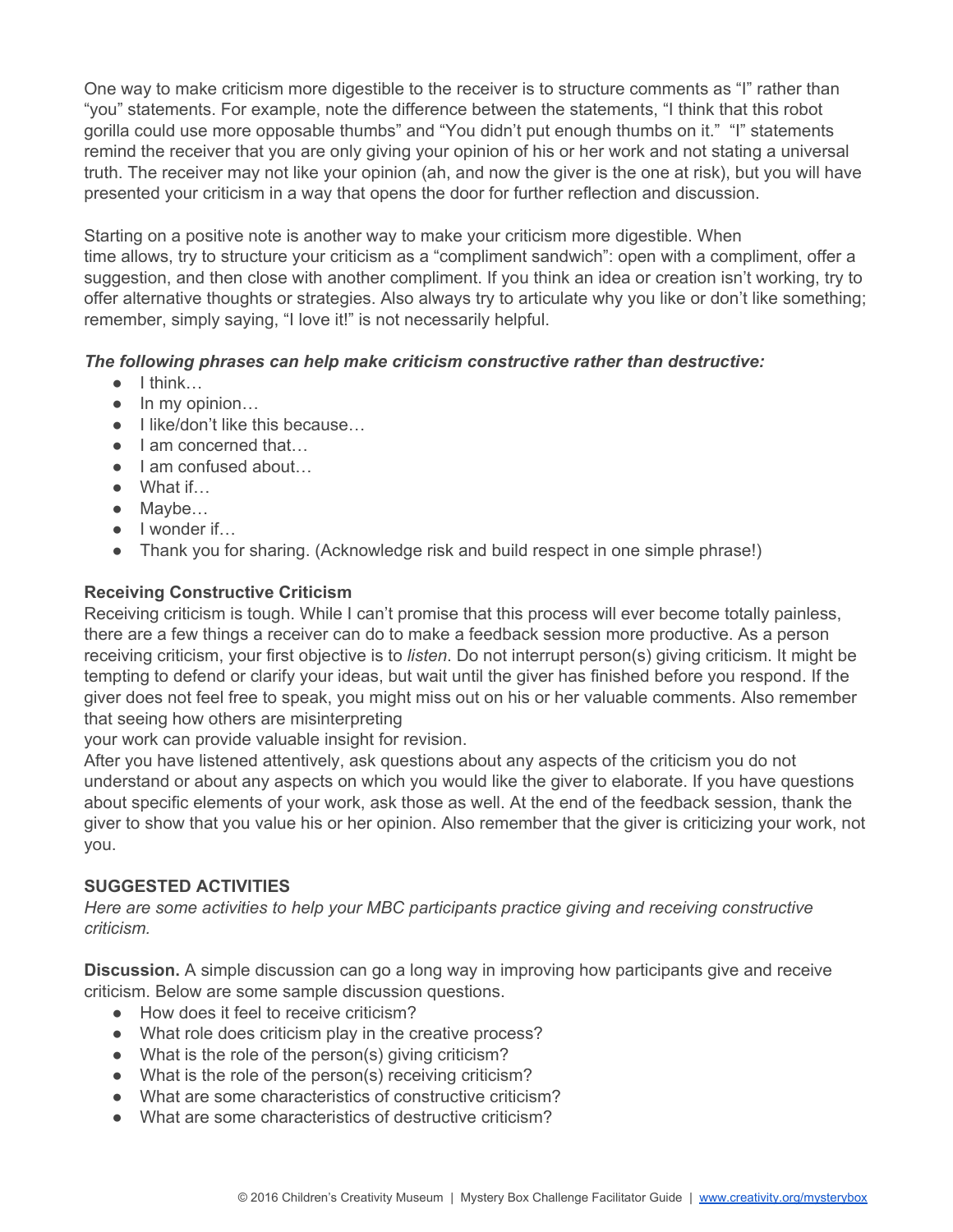**Compliment Sandwich Practice.** Divide participants into pairs and give each person a piece of paper and some drawing implements. Give the participants two to three minutes to draw a picture and then ask them all to practice giving a compliment sandwich to their partners. Remind them that how they receive a compliment sandwich is just as important as how they give one.

**Phrases Sort.** On pieces of paper, write some phrases that one can use to give criticism. Ask participants to categorize these phrases as "effective" or "ineffective" (or "constructive" or "destructive") and facilitate discussion about their responses. For examples of effective phrases, see the bulleted list on page 34. Below are some examples of ineffective phrases.

- This is terrible.
- That doesn't make any sense.
- How could you think that?
- That's a stupid idea.
- That will never work.

You could also throw in some tricky phrases such as "This is great!" or "I like it." to remind students that criticism is more helpful when it includes an explanation of *why* the giver likes or does not like something.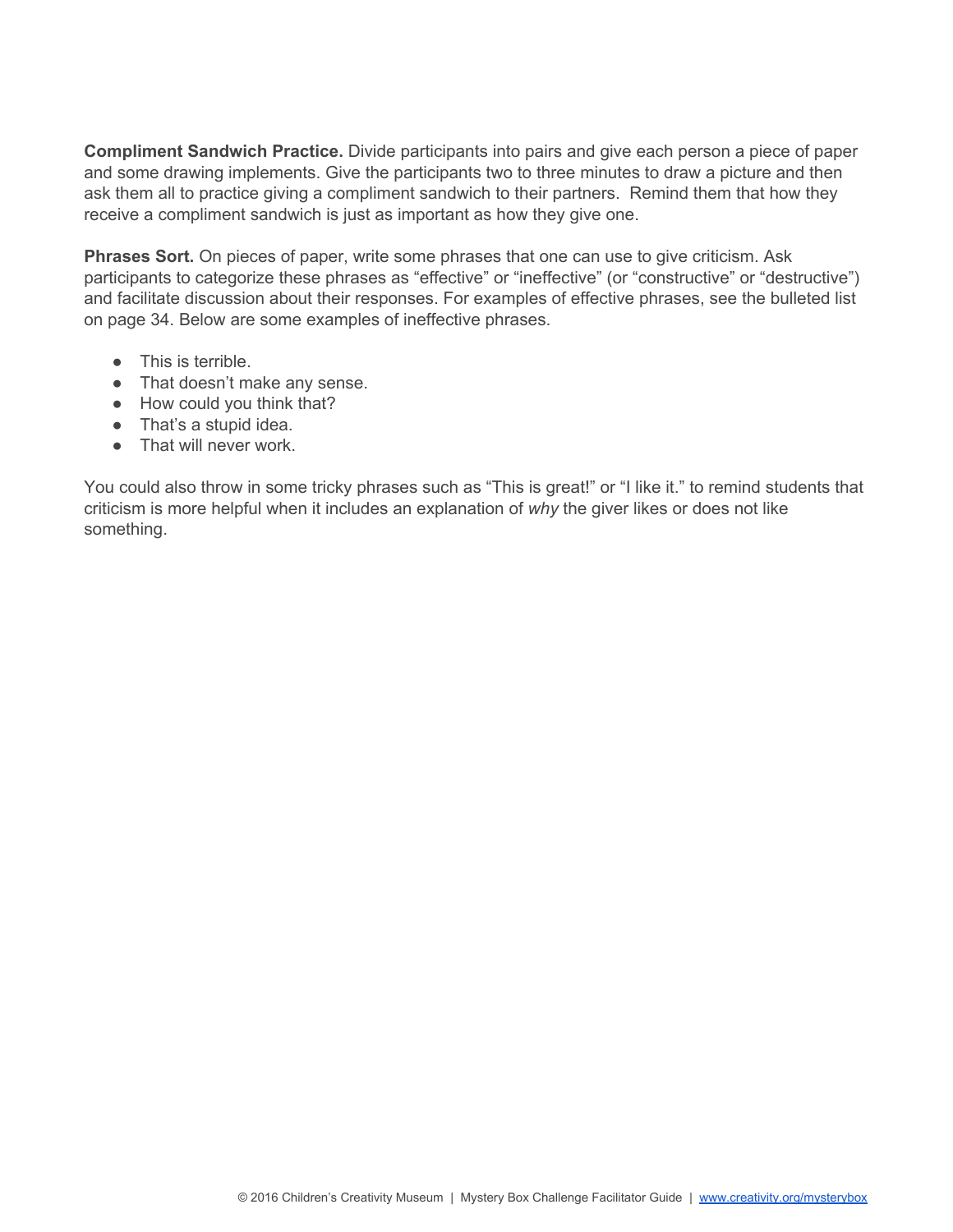# **SAMPLE LESSON PLAN** *Adapted from CCM's Innovation Field Trip Curriculum*

The following lesson plan outlines the general structure of an MBC experience. Subsequent chapters provide a more in-depth look at specific elements of this structure.

#### **Warm-up:**

Ask participants to stand in a circle. Present a pen (or other commonplace object) and say, for example, "This is not a pen. It is a sword." Mime using the pen as a sword. Pass the pen to the person standing next to you and ask him or her to say and mime, "This is not a sword. It is a…" Continue until each participant has had a turn to say and mime what else the pen could be.

#### **Brainstorming/Constructive Criticism Practice (optional):**

See "Brainstorming and Constructive Criticism" for suggested activities on these topics.

#### **Construction:**

Explain that, today, participants will create something that no one else has ever made before. Divide participants into random groups. Ask each group to select a building prompt at random and read the prompt aloud. Then ask each group to choose a random Mystery Box. Explain that each group must design a prototype to solve the challenge on its card by using only the materials in its box. Once groups open their boxes, they may not exchange their materials or prompts for new ones.

See "Your Role as a Facilitator" for tips on how to interact with participants while they construct their prototypes. Ask participants go-beyond questions (see "Go-Beyond Questions") as they work, especially as they near completion.

#### **Presentation:**

Ask each group to share its prototype with the whole group. Ask go-beyond questions and encourage participants to ask go-beyond questions of each other.

#### **Discussion:**

Facilitate reflective discussion about the MBC experience. For sample debrief questions, see "Sample Debrief Questions"